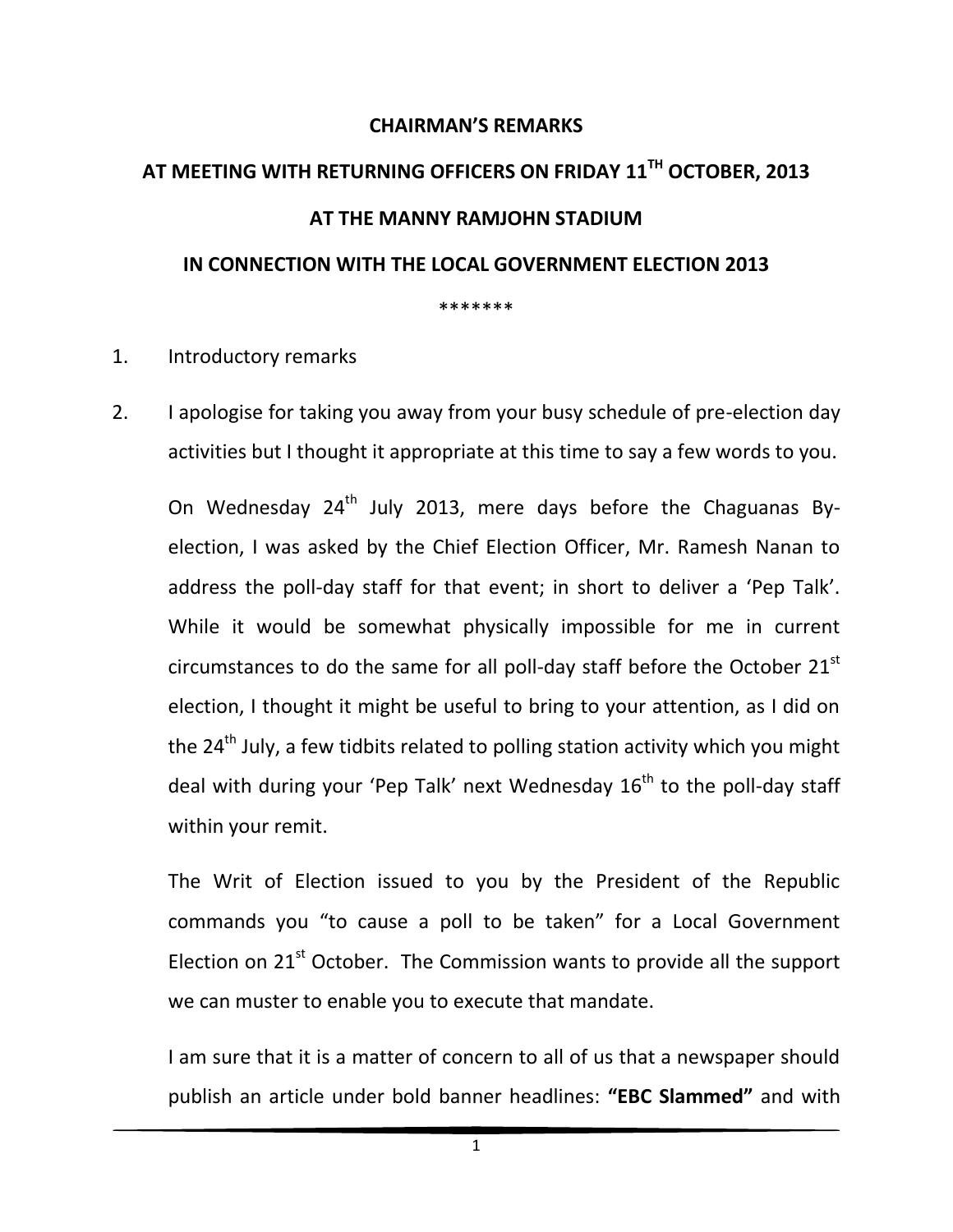sub-title **"Badly-trained Returning Officers"**. I am not casting aspersions on anyone. Rather my purpose is to boost your confidence and to lend support to your final briefing with poll-day staff. In that regard, here are some points of interest.

You should remind your Presiding Officers, Deputy Presiding Officers, Poll Clerks and Officers-in-Charge of the ballot boxes to revise over the few days before the election, even before you meet with them next Wednesday, pages 8 through to 15 of their *Manual of Instructions for Polling Day Staff.*

The Manual encourages Presiding Officers to set up their polling stations on the day before polling day. But more than once, I have been to polling stations one o'clock in the morning of polling day and found that that advice was not heeded. You should emphasise this point in your discourse. On the night before polling day, polling stations should be in a state of total readiness. To leave delivery of essential materials, polling-station set-up and checking that all materials are present and that all necessary equipment are in working order to last-minute attention can court disaster. Polling stations should be checked thoroughly for the presence of politicalpropaganda materials that could influence the electorate. Such materials should be temporarily placed in storage. Very importantly, Presiding Officers should be reminded that polling stations must open promptly at 6:00 a.m. on polling day.

You should emphasise to the poll-day staff that while their stations are in operation, their business is to ensure that all electors are provided with efficient, courteous and high-integrity service and that stations should be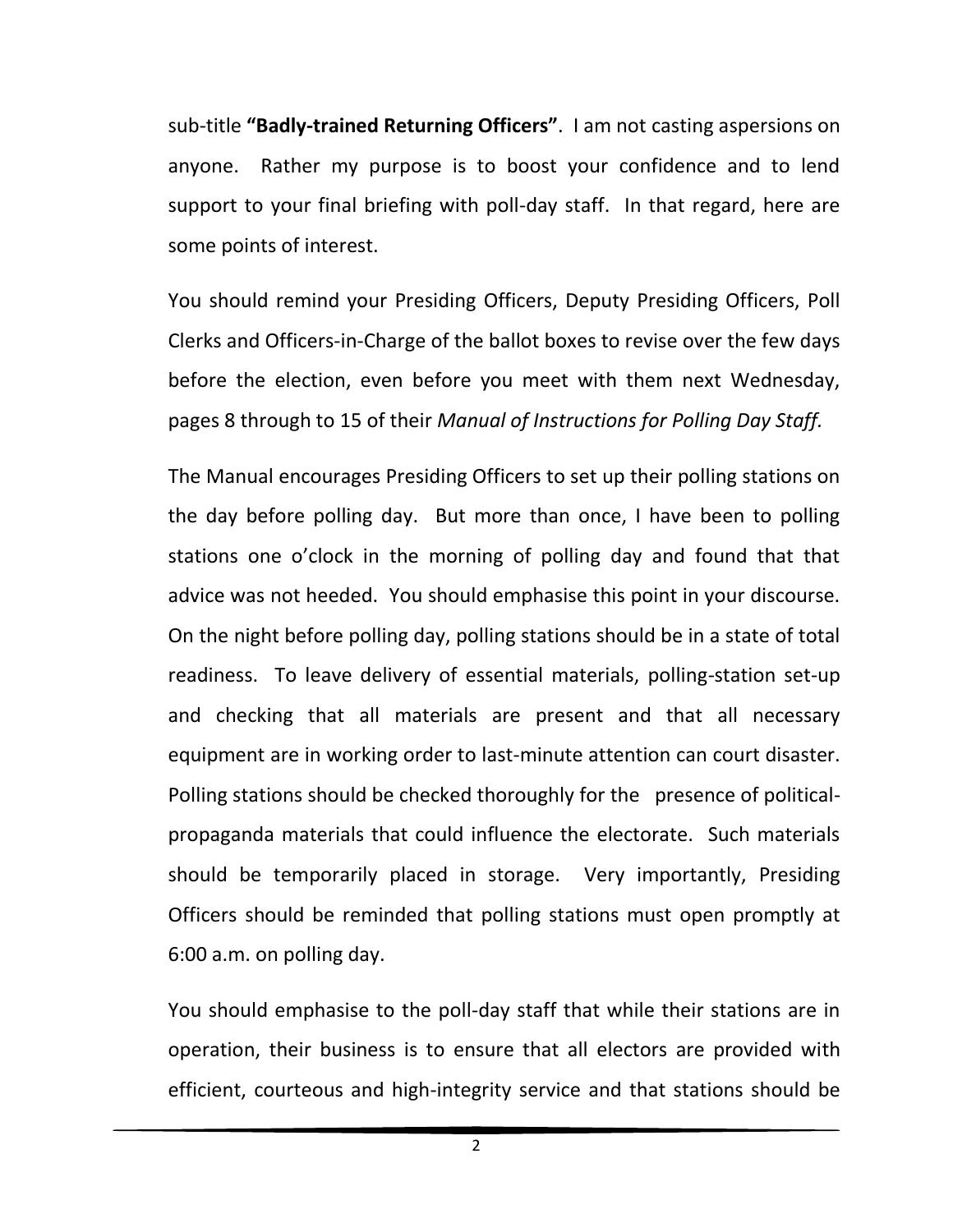managed so as to reduce waiting time in the queues and while casting the vote, and very importantly to ensure ballot secrecy at the time of casting the vote. Presiding Officers should also caution their staff on the use/abuse of their cell phones during the day.

As you know, the procedures in a polling station may be broken down into five (5) routines:

- i. Controlling elector entry and ensuring a smooth flow of electors, to which I have already alluded;
- ii. Accurate checking of each elector's identity and eligibility to vote;
- iii. Efficient issue of ballots and casting of votes;
- iv. Providing information in a pro-active manner and where required assisting electors to exercise their franchise; and
- v. Redirecting appropriately, electors who are apparently not registered to vote at your polling station.

Remind your Presiding Officers that after the last voter has cast his or her ballot and they have announced the close of the poll at precisely 6:00 p.m., all persons in line at that time must be allowed to vote. After the last voter has gone, Presiding Officers must undertake a thorough reconciliation of voting materials. I strongly recommend that you urge Presiding Officers to refer to Chapter 9 of the *Manual of Instructions for Polling Day Staff*. The procedures are perhaps the most disliked aspects of the tasks of Presiding Officers but nonetheless very essential. I am referring here to counting of ballots and completion of the Statement of the Poll.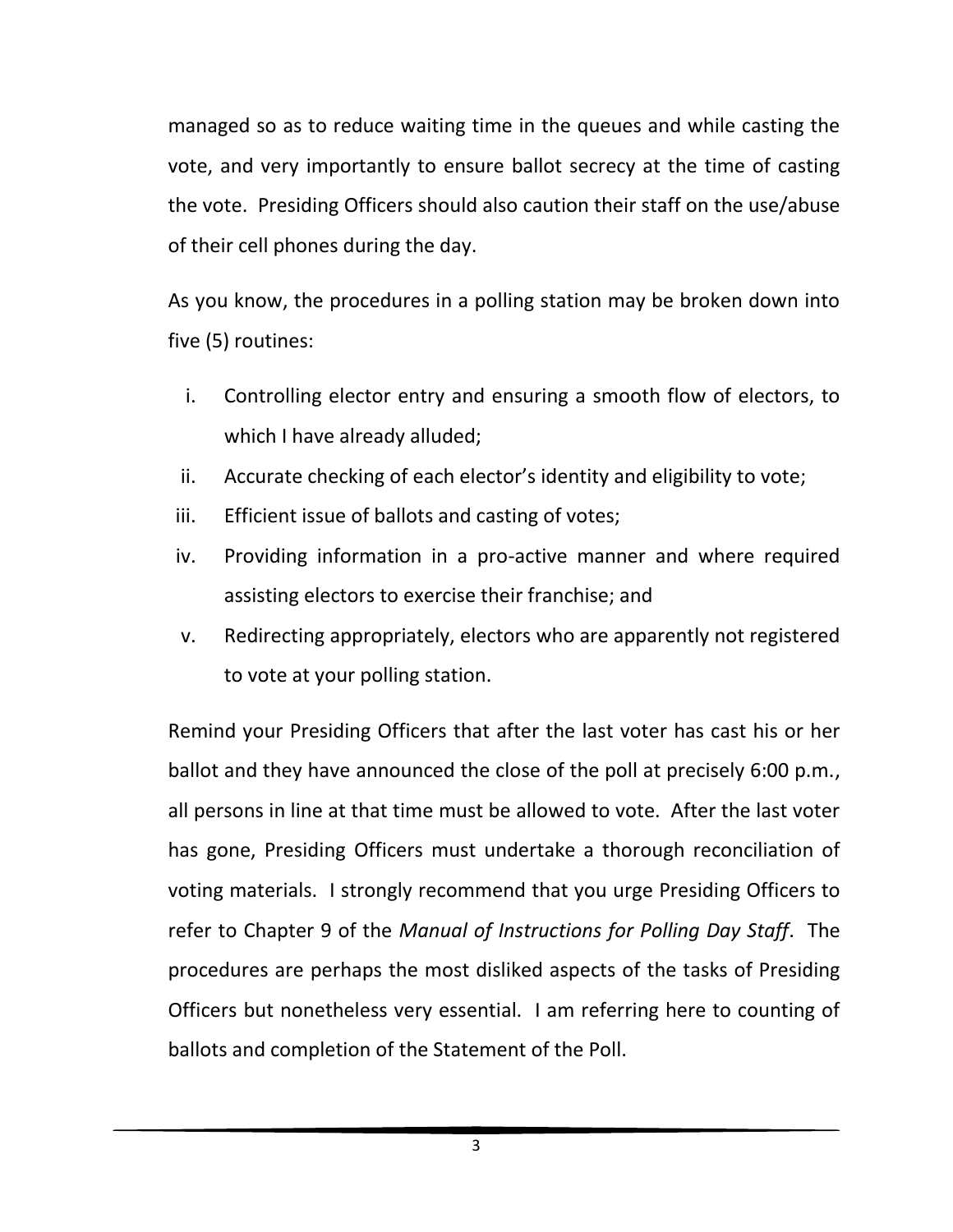You would recall when I spoke to you in Chaguanas on Monday  $16<sup>th</sup>$ September this year I made reference to a list of suggestions in relation to *Close of the Poll Proceedings* made by Mr. Everil Ross, Returning Officer for the Chaguanas By-election. Mr. Ross also proposed a *Close of Poll Check List*. I have copies of both documents here for anyone who is interested.

Remind Presiding Officers that apart from ensuring the state of readiness and the opening of their polling stations on time and supervising the various procedures to be followed in the polling stations, during voting and at the end of voting after which they close their stations, that they are also responsible for the security of their polling stations. Electors expect polling stations to be run in a calm and orderly manner. This is associated with standards of appearance. The atmosphere in the polling station should be businesslike and friendly and very particularly, polling day staff should dress accordingly. Any jerseys, pins, badges, slogans, colours or doodahs that might bring the impartiality of the polling-station staff into question must not be worn.

Presiding Officers must also be told that they are responsible for maintaining order in their polling stations and that they have the power to order a person's removal from the polling station and also to order their arrest. But let them know however that it is the Police Officer who has the power to arrest, not them.

Given the existing thoroughly overheated and over-saturated electoral environment it is likely that during the course of polling-day, polling-station staff would encounter voters who have a difficult disposition. In such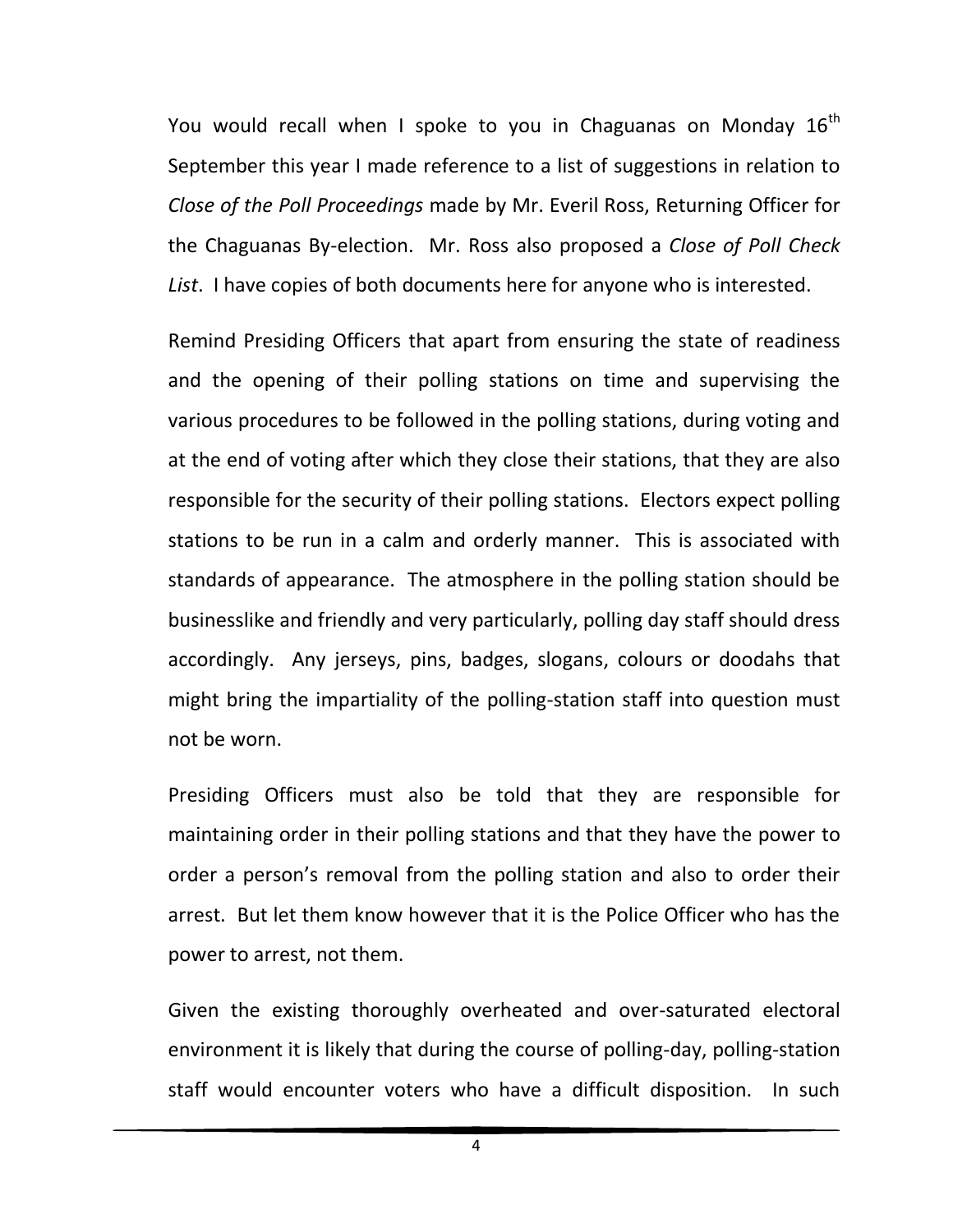situations my advice to poll-day staff is to listen to the voter. And it is good practice for them to look the person in the eye while he or she is speaking; this will demonstrate the poll-day official's interest. Also, let the person know every effort is being made to understand the problem from their perspective; this should help to emphasise that an informed decision is being considered, following which a response should be given and the reason for it. Above all, and under no circumstance should poll-day staff become engaged in an argument.

Now to my favourite and this should be directed to the Officers-in-Charge of the ballot boxes. Stress that a voter must immerse his or her index finger in the electoral ink; not merely rest the finger on the surface of the ink but to dip it down to the quick. And it is only after this is done that the ballot may be placed in the ballot box.

Now, a word on maintenance of the polling station. Remind the Presiding Officers that they are the General Managers of the polling station and that they should check the polling station regularly to ensure that:

- $\triangleright$  voters have unimpeded access at all times;
- the markers on the floor delineating the **green** and **red** lines are kept in place;
- $\triangleright$  signs and notices are in plain sight and not defaced or damaged;
- $\triangleright$  the entrance to the polling station is not blocked; and,
- $\triangleright$  where ramps are provided that they are firmly in place.